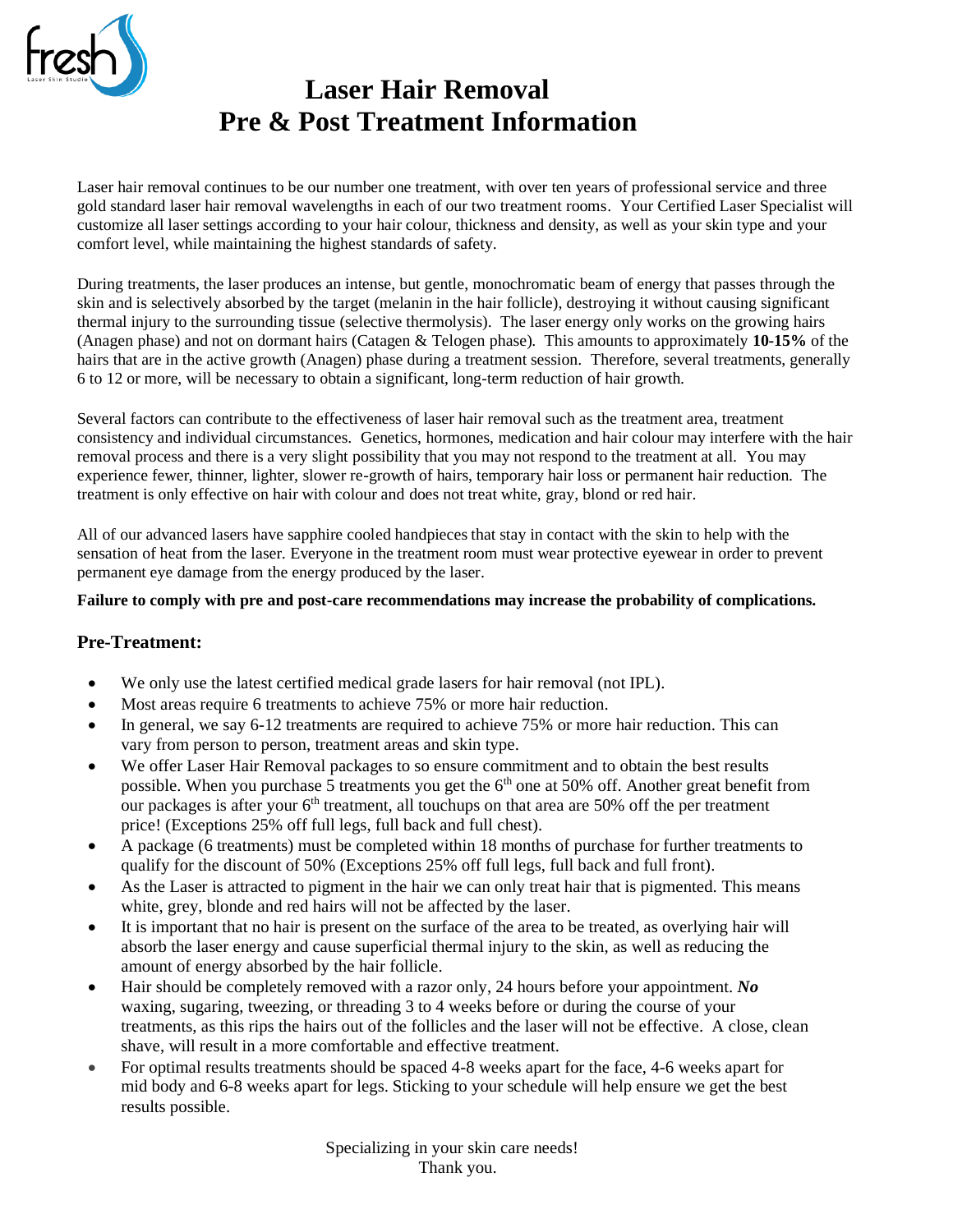

#### **Pre-Treatment continued:**

- Facial hair can be more stubborn, as it is hormonally driven. Maintenance treatments may be required with facial hair removal treatments as well as body treatments, as hormonal changes may occur. (Pregnancy, menopause and other normal hormonal fluctuations).
- Sun exposure should be avoided on the area(s) being treated. The proper use of a physical SPF can protect the skin and allow us to always give you the most effective treatment possible.
- As we are aiming for permanent hair removal, heat from the laser is essential. During the treatments there is a slight pinprick sensation of heat that may feel uncomfortable but should always be manageable. All our lasers have sapphire cooled handpieces that help to minimize this sensation and make the treatments as comfortable as possible.
- Ensure you inform Fresh Laser Skin Studio if you have a history of hyperpigmentation. In this case you will be prescribed a topical lightening cream to be applied for 2 to 4 weeks prior to treatment.
- All Melasma pigmentation must be pre-treated with a pigment regulator for a minimum of 2-4 weeks prior to any facial laser hair removal treatments.
- Confirm that you have not been on any medication that you have not informed us about. Accutane must be discontinued for at least 6 to 12 months prior to laser treatments. Other photosensitive medication (antibiotics) will need to be avoided during treatments as well.
- Heat from the laser may trigger cold sores. If you are prone to cold sores (herpes) in the area to be treated, you may need an anti-viral prescription from a medical doctor prior to having the treatment. Laser treatments cannot be performed during herpes breakouts, if in the treatment area.
- Topical Retin A prescriptions or medical grade topical retinols must be discontinued for a minimum of 3- 5 days in the treatment area prior to hair removal treatments and 3-5 days after treatment.

## **Post-Treatment:**

- Erythema/follicular edema (redness & swelling around follicles) is a normal response that may last 24 to 48 hours. This may feel like a moderate sunburn.
- A red "razor burn" type rash may happen following your treatment and is normal. This is temporary and will subside after a couple days.
- Treated hairs may appear to be growing following treatment; however, this is actually the dead hair exfoliating. This may or may not appear within approximately 2-4 weeks post treatment.
- Avoid sports and/or strenuous exercises for 24 hours following treatment. Avoid hot baths, hot tubs, steam and sauna rooms for 8 -12 hours following treatment.
- Depending on the area and your personal growth cycles, multiple treatments are necessary over a span of 4-12-week intervals.
- Shaving is permitted between treatments. Do not use any other hair removal methods on the treated area during the course of the treatments (such as tweezing, waxing and depilatories), as it will prevent you from achieving your best results.

If you have any questions or concerns please do not hesitate to call us at 403-264-4494, email [info@freshlaser.ca](mailto:info@freshlaser.ca) or check out our website [www.freshlaser.ca](http://www.freshlaser.ca/) for more information.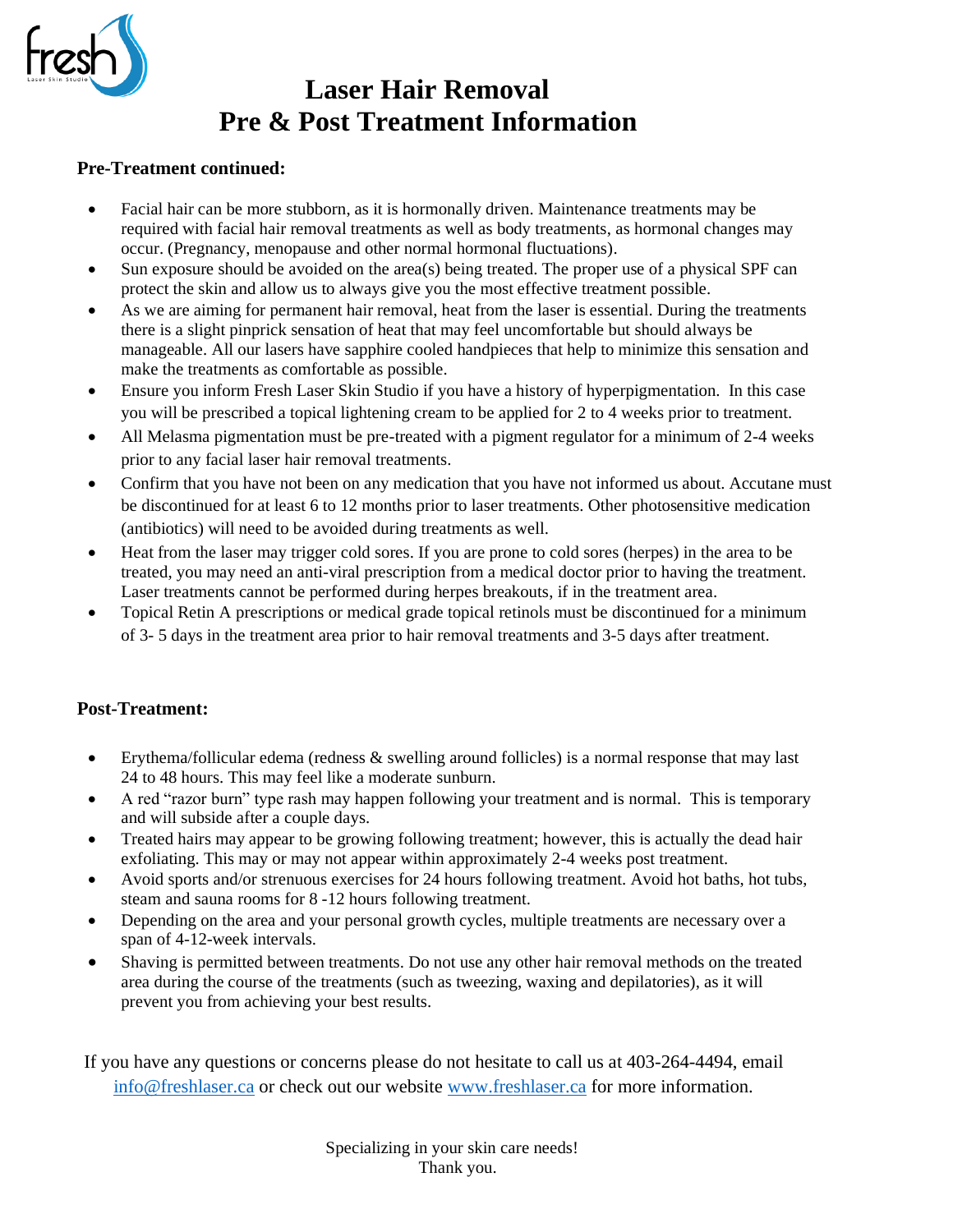

## **Potential and common side effects that may occur with laser hair removal treatments:**

- DISCOMFORT/PAIN Some discomfort and/or pain may be experienced during treatment. Some areas are more sensitive than others. Topical anesthetic is available for purchase if necessary.
- REDNESS/SWELLING/BRUISING Short term redness (erythema) and/or swelling (edema) of the treated area is common and may occur. Bruising, although not common, may also occur.
- FRECKLES/PIGMENT Existing freckles/pigment in the treated area may temporarily or permanently disappear.
- PUSTULES/ PIMPLES / CRUSTING may develop in the first few days following treatment.
- HYPOPIGMENTATION/HYPERPIGMENTATION: (changes in skin colour) During the healing process there is a slight possibility that the treated area may become either lighter(hypopigmentation) or darker(hyperpigmentation) in colour compared to the surrounding skin. This is usually temporary, but on a rare occasion it may be permanent.

## **Complications and adverse reactions that may occur with laser hair removal treatments:**

- HISTAMINE/HIVES Some people may develop raised papules similar to hives that usually subsides within a few hours. On rare occasions antihistamines will need to be taken orally for a few days until reaction subsides.
- WOUNDS Treatment can result in burning, blistering or bleeding of the treated areas.
- SUN EXPOSURE / TANNING BEDS / ARTIFICIAL TANNING May increase risk of side effects and adverse events.
- INFECTION Infection is a possibility whenever the skin surface is disrupted, although proper wound care should prevent infection. If signs of infection develop, such as pain, heat or surrounding redness, please seek medical attention and call our office.
- SCARRING Scarring is a rare occurrence, but it is a possibility if the skin is disrupted. To minimize the chances of scarring, it is IMPORTANT that you follow all post-treatment instructions provided by your technician and available on our website.
- PARADOXICAL HAIR GROWTH Stimulation of terminal hair growth following laser treatment. This can occur within or adjacent to treated area and is a higher risk in Middle Eastern and Mediterranean descent and those who have an ill-defined hair line with no obvious transition of the hairline to the face.
- LEUKOTRICHIA Temporary or permanent gray hair
- EYE EXPOSURE Protective eyewear or metal shields will be provided to you during the treatment. Failure to wear eye protection during the entire treatment may cause severe and permanent eye damage.